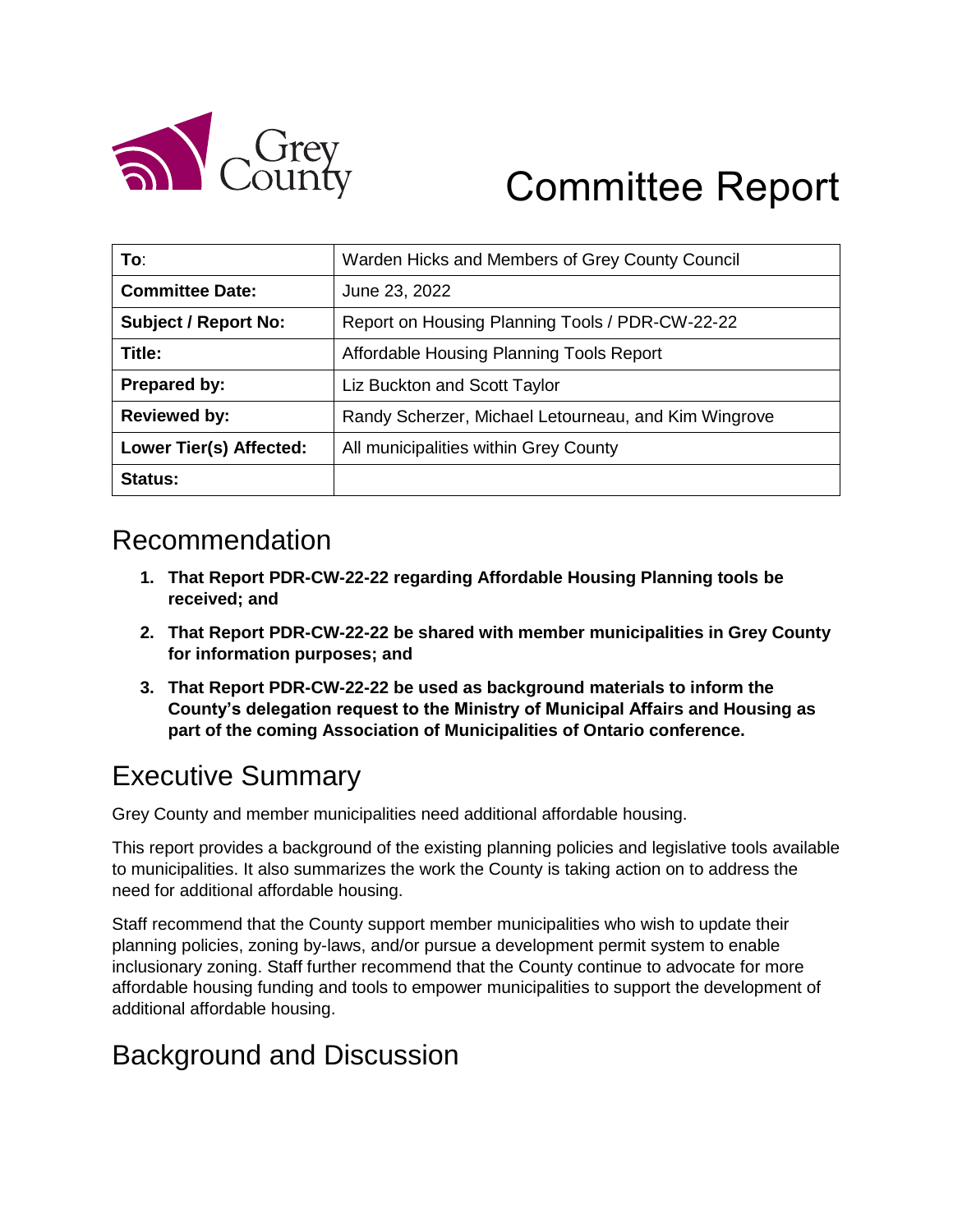Additional affordable housing is needed in Grey County and across the province. This issue has been an important focus during this term of Council. County Council has taken leadership on this topic by establishing an Affordable Housing Taskforce and implementing a Community Improvement Plan program. Additional detail on the County's actions on affordable housing are provided later in this report. The County's member municipalities have also shown great leadership on affordable housing, including but not limited to; updating their official plans and zoning by-laws, establishing Community Improvement Plans (CIPs) to partially fund new housing, and working with local attainable and not-for-profit housing corporations to develop housing.

County staff acknowledge that to address affordable housing it will take action at all levels of government. Staff further applaud any municipality that is attempting to 'think outside the box' on this topic. That said, staff are cognizant of the existing legislative and policy framework we operate within. Should these frameworks change, it could empower the County and member municipalities to have more tools available to support the development of affordable housing, and staff would bring any such changes to the attention of Council. Staff are recommending that Council continue to advocate for additional funding and tools to support the creation of affordable housing.

#### Legislation – The Planning Act

The *Planning Act* provides the legislative framework for all planning activities within the Province of Ontario. Section 2 of the Act outlines matters of Provincial interest which all municipalities shall have regard for. Under subsection (j) it states; *"the adequate provision of a full range of housing, including affordable housing."*

Section 51(24) of the Act provides criteria which approval authorities shall have regard for, as it pertains to plans of subdivision and the *"welfare of the present and future inhabitants of the municipality."* More specifically 51(24)(d.1) states; *"if any affordable housing units are being proposed, the suitability of the proposed units for affordable housing"*.

The *Planning Act* is clear that the Province wants municipalities to consider affordable housing, though the Province has not required municipalities to include affordable housing in all new subdivisions. Section 51(24)(d.1) notes that the consideration of suitability of any proposed units for affordable housing should be undertaken "if any affordable housing units are being proposed". To staff this indicates that inclusion of affordable units remains at the discretion of municipalities, and that it is not a firm requirement under the *Act* that one shall include affordable housing in all subdivisions.

Section 51(25) of the Act allows an approval authority to impose conditions on a plan of subdivision. However, staff do not believe that this section includes the ability nor authority to require affordable housing in a subdivision. Staff are also cognizant of the need to be equitable with respect to how any such conditions would or could be imposed on private developments. Furthermore, the implementation of such conditions to maintain private ownership units at an affordable rate is expected to be logistically challenging. While units may be offered on an affordable basis to the first owner, limited tools exist to maintain this affordability over time and with subsequent sale of the lands.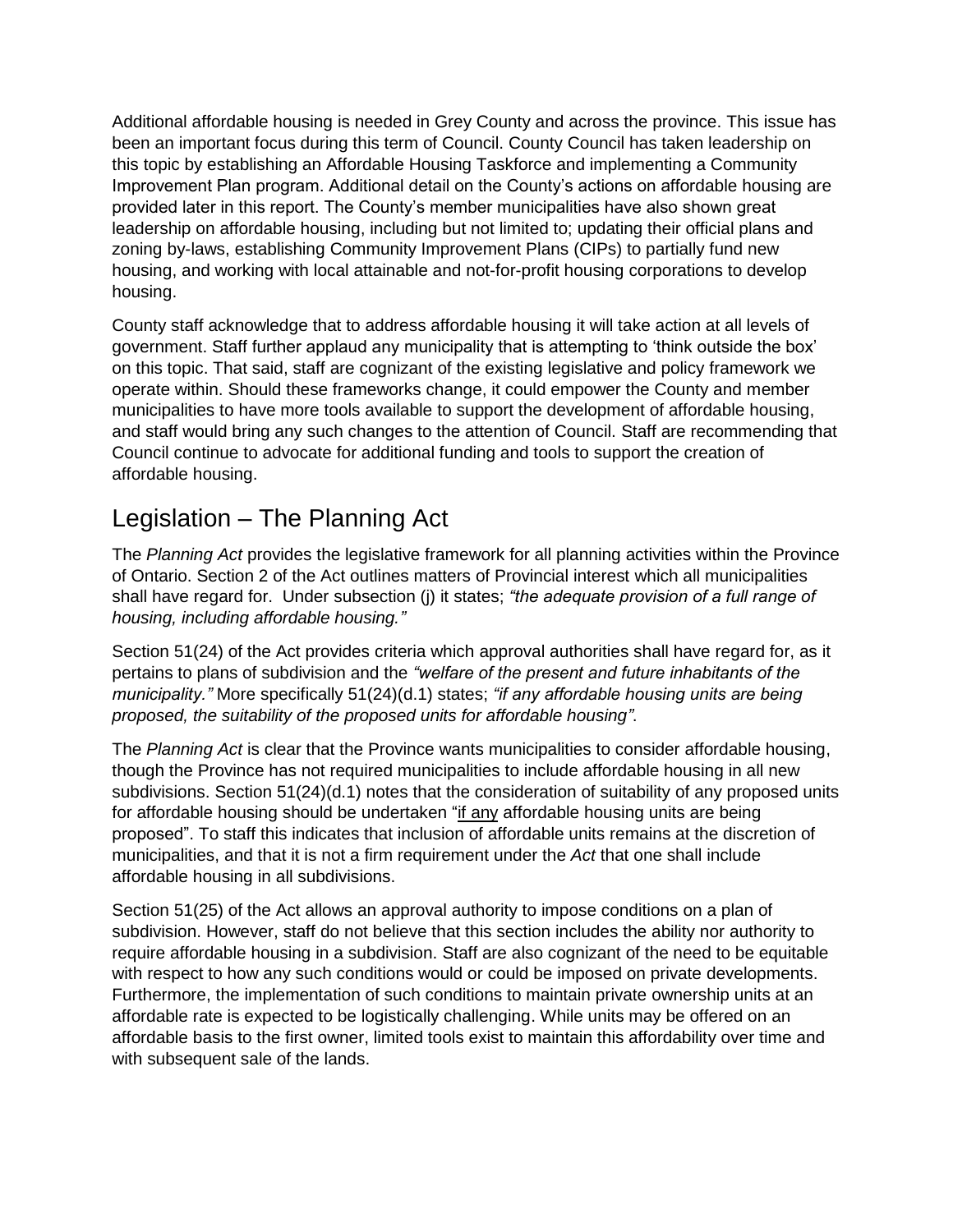There are three key tools under the *Planning Act* which may aide municipalities in seeking the creation of affordable housing. A quick summary of these three tools has been provided below.

- 1) Community Benefits Charges (CBCs) under the revised section 37 of the *Planning Act* – CBCs are a power under the Act that only exists for local municipalities. No municipalities in Grey have opted to pursue CBCs yet. CBCs are not a direct replacement of the former height and density bonusing that municipalities had access to under the former Section 37 of the *Planning Act* and work in a manner similar to Development Charges (DCs). The restrictions attached to the use of CBCs make them of limited benefit for many Grey County communities since they can only be applied in relation to:
	- development of a proposed building or structure with five or more storeys at or above ground, or
	- development of a proposed building or structure with ten or more residential units.
- 2) Inclusionary Zoning under section 35.2 of the *Planning Act* Inclusionary zoning allows a municipality that has completed an Assessment Report and has official plan policies in place, to require a specified amount of new housing units within a development project to be affordable.

Unfortunately, the Province has placed restrictions on where inclusionary zoning can be used through Bill 108, which state that municipalities that are not prescribed to provide inclusionary zoning may only do so in protected major transit station areas (PMTSA) or where the lands are subject to a development permit system (DPS). Grey County is not in an otherwise prescribed area, or in a PMTSA.

In order to use this tool, Grey's municipalities must first implement a development permit system (DPS) as a replacement of their zoning by-law. They must also amend their official plan. County staff are not aware of any Grey County municipalities currently pursuing a DPS and inclusionary zoning. Town of The Blue Mountains did have a presentation to their Council on this topic a while ago. County staff are happy to work with any municipalities that wish to explore this topic further including the implementation of a DPS as a means of supporting additional affordable housing creation. Municipalities may choose to apply a DPS to some sections of their community and not others (e.g. it appears it could be targeted to those areas where affordable housing is most suited).

3) Community Improvement Plans (CIPs) under section 28 of the *Planning Act* – CIPs allow municipalities to offer incentives and grants within a CIP project area. Items like façade improvement, brownfield redevelopment, affordable housing, or accessory apartments can all qualify for grants in a municipal CIP. Grey County has developed a CIP template program and partially funds municipal CIPs. Affordable housing is a key matter that the County and member municipalities seek to encourage through their CIPs. CIPs also provide a key tool with respect to acquisition, demolition, improvement and/or sale of lands (at or below market value) not otherwise available under limitations of the *Municipal Act*. CIP incentives are funded via tax revenues of the municipality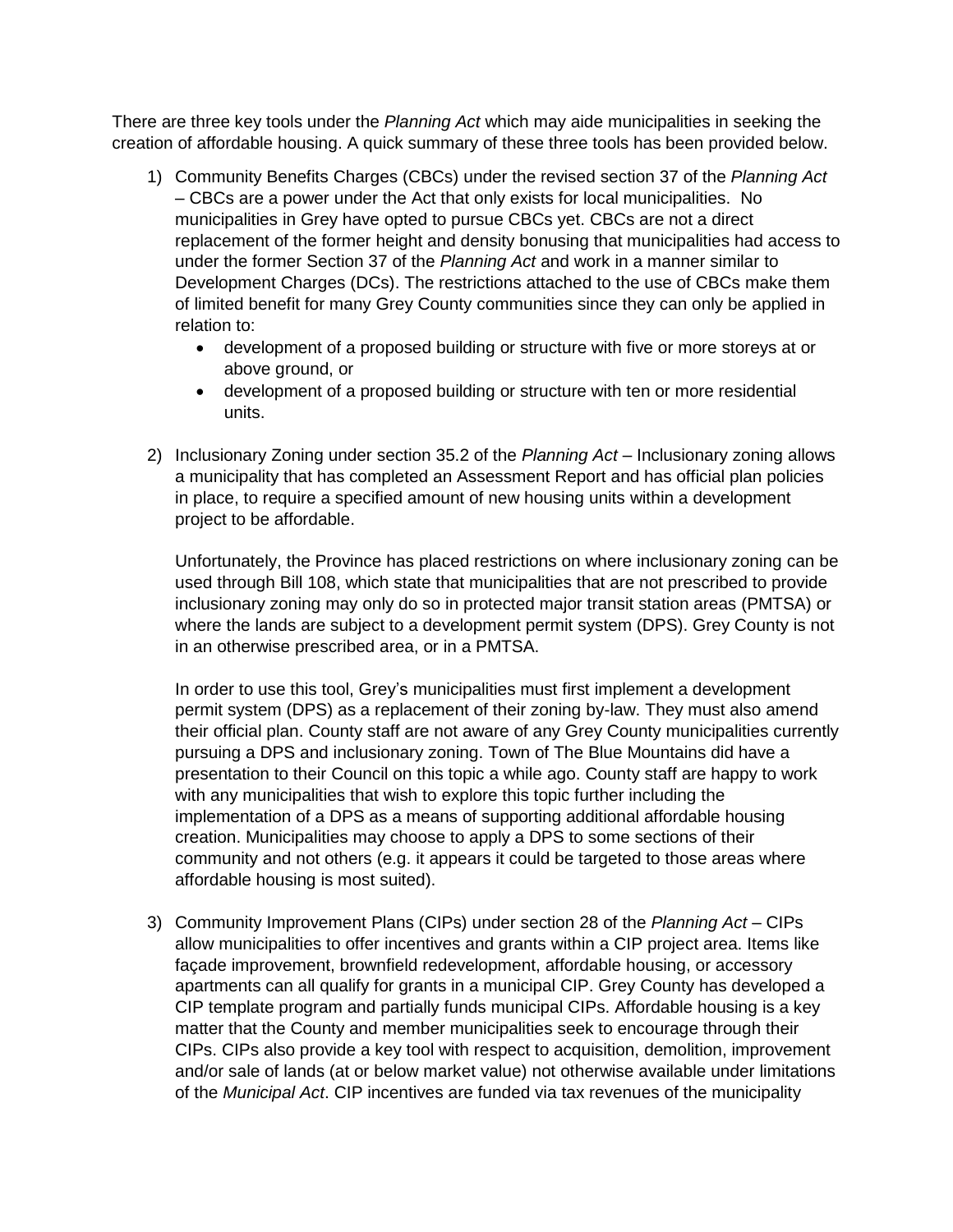(with contributions from the County) and they facilitate leveraging of significant improvements/private investment dollars through their strategic application and stacking. Return on investment from a triple-bottom-line perspective, can be substantial. Currently 7 of 9 municipalities in Grey have a CIP in place, and staff understand that the other 2 municipalities are working towards a CIP.

Other tools in the *Planning Act* include more standard planning instruments like zoning by-laws and official plans, which may permit varying densities, as well as being required to permit additional residential units (ARUs) in dwellings and accessory structures. County staff are also exploring whether the new Bill 109 accelerator tool could also be used in support of affordable housing on a site or area-specific basis.

### Policy – The Provincial Policy Statement (PPS) 2020

Like the *Planning Act*, the PPS promotes a wide range of housing types across municipalities. All municipal planning decisions need to be consistent with the PPS. Section 1.4.3 of the PPS states:

*"Planning authorities shall provide for an appropriate range and mix of housing options and densities to meet projected market-based and affordable housing needs of current and future residents of the regional market area by:* 

*a) establishing and implementing minimum targets for the provision of housing which is affordable to low and moderate income households and which aligns with applicable housing and homelessness plans. However, where planning is conducted by an upper-tier municipality, the upper-tier municipality in consultation with the lower-tier municipalities may identify a higher target(s) which shall represent the minimum target(s) for these lower-tier municipalities;"*

The PPS also provides definitions for owned and rental affordable housing as follows:

#### *"Affordable: means*

- *a) in the case of ownership housing, the least expensive of:* 
	- *1. housing for which the purchase price results in annual accommodation costs which do not exceed 30 percent of gross annual household income for low and moderate income households; or*
	- *2. housing for which the purchase price is at least 10 percent below the average purchase price of a resale unit in the regional market area;*
- *b) in the case of rental housing, the least expensive of:* 
	- *1. a unit for which the rent does not exceed 30 percent of gross annual household income for low and moderate income households; or*
	- *2. a unit for which the rent is at or below the average market rent of a unit in the regional market area."*

Staff would note that in recent years, the above thresholds for affordable housing are rarely met by private developers and are more common to see through not-for-profit housing or Countyowned housing. Staff have seen some developers propose 'attainable' housing i.e. housing that does not meet the threshold for affordable, but is still more attainable to low to moderate income households than many other housing types on the market.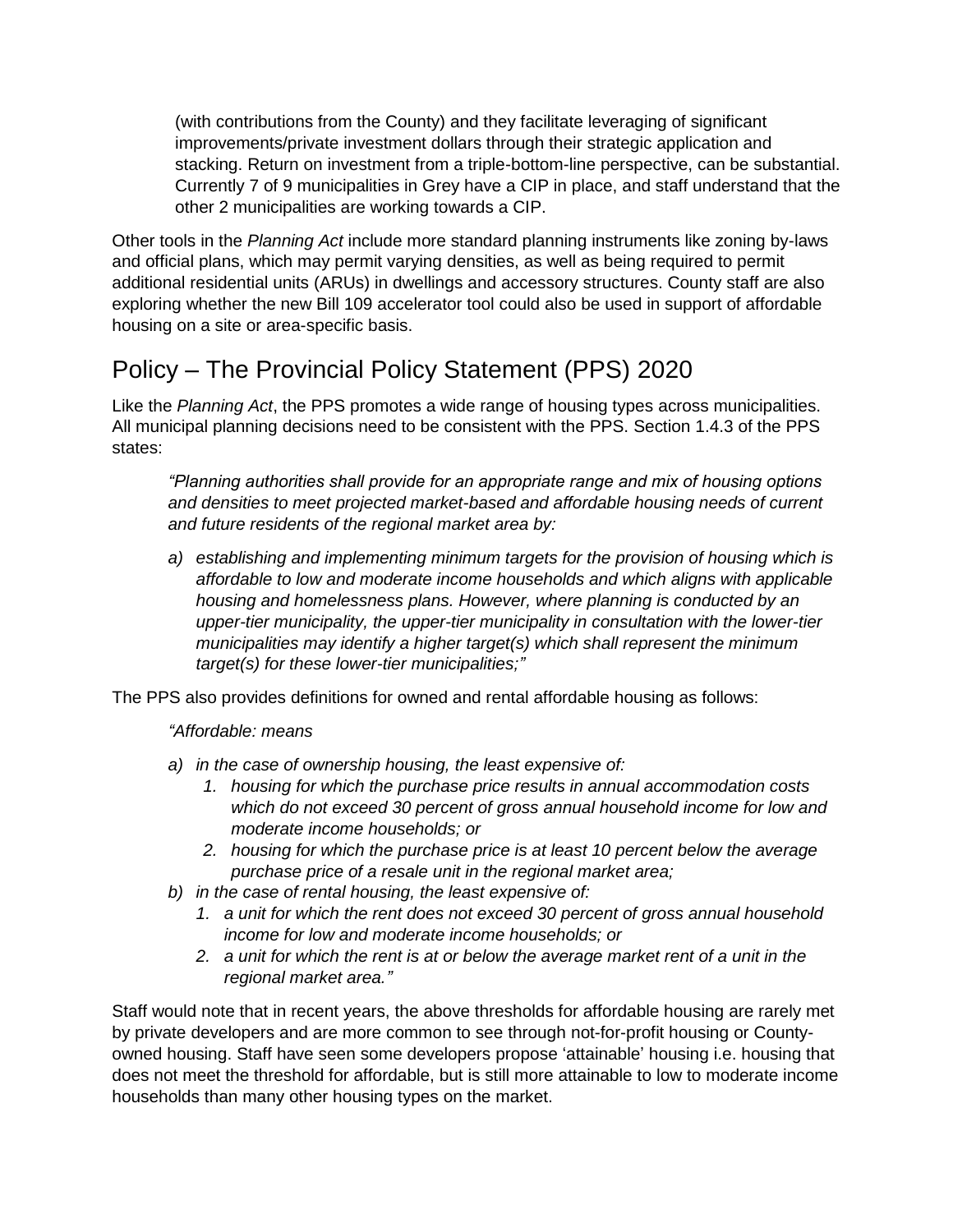#### Policy – Recolour Grey 2019

The County's Official Plan, Recolour Grey, provides policy direction on affordable housing similar to the PPS and the *Planning Act.* To implement the direction of the Province, the County Plan provides policies on residential density, ARUs, CIPs, definitions of affordable housing, and varying housing types including tiny homes, rental housing, seniors housing, and special needs housing. In order to be consistent with the PPS, section 4.2(f) of the Plan states:

*"The goal of providing housing opportunities to moderate and lower income households. The County would like to achieve a minimum target of 30% of new housing, or units created by conversion, to be affordable in each local municipality. Local municipalities are encouraged to have regard for the Grey County Housing and Homelessness Plan (2014-2024) when setting targets in their local official plan. Local municipalities will be encouraged to set a minimum target similar to the County for affordable units."*

While the County provides for the above-noted 30% target, the County has very few mechanisms to 'enforce' such a target i.e. the County does not have the ability to use inclusionary zoning. As a result, the County Plan has used the wording "would like to achieve" rather than "shall achieve", in recognition of the fact that such housing cannot be strictly required.

Although the County targets do not have strength of a 'shall statement', staff have attempted to utilize other tools such as allowing for as-of-right ARUs, having no upset limit on residential density in serviced settlement areas, Development Charges (DC) exemptions, and using CIPs, to encourage a wide range of housing types. Further changes are also being proposed through Official Plan Amendment (OPA) 11 with respect to housing types and residential density.

In recent years the County has seen an increase in the number of semi-detached, townhouse, and purpose-built rental units. Although many of these units were not 'affordable' as per the PPS definition, the County is encouraged by the wider range of living options being built, some of which fall into an attainable category.

#### Abbotts Ontario Land Tribunal Hearing Decision

On June 10, 2022, the County received the OLT's decision on the Abbotts development in Town of The Blue Mountains. A copy of this decision has been linked to in the Attachments section of this report.

The OLT approved the development but did not approve the Town's request to have 6 affordable units included in this development. In the OLT decision, the Tribunal found as follows with respect to the Town's request.

*"[162] The Tribunal finds that the Town's request, although heartfelt and sincere, is not reasonable, is not relevant and is not equitable in the case of this proposed development."*

In reaching this finding, the Tribunal noted:

*"[155] There is no question that municipalities must consider how best to accomplish the task of providing affordable housing. There are many tools available to assist in*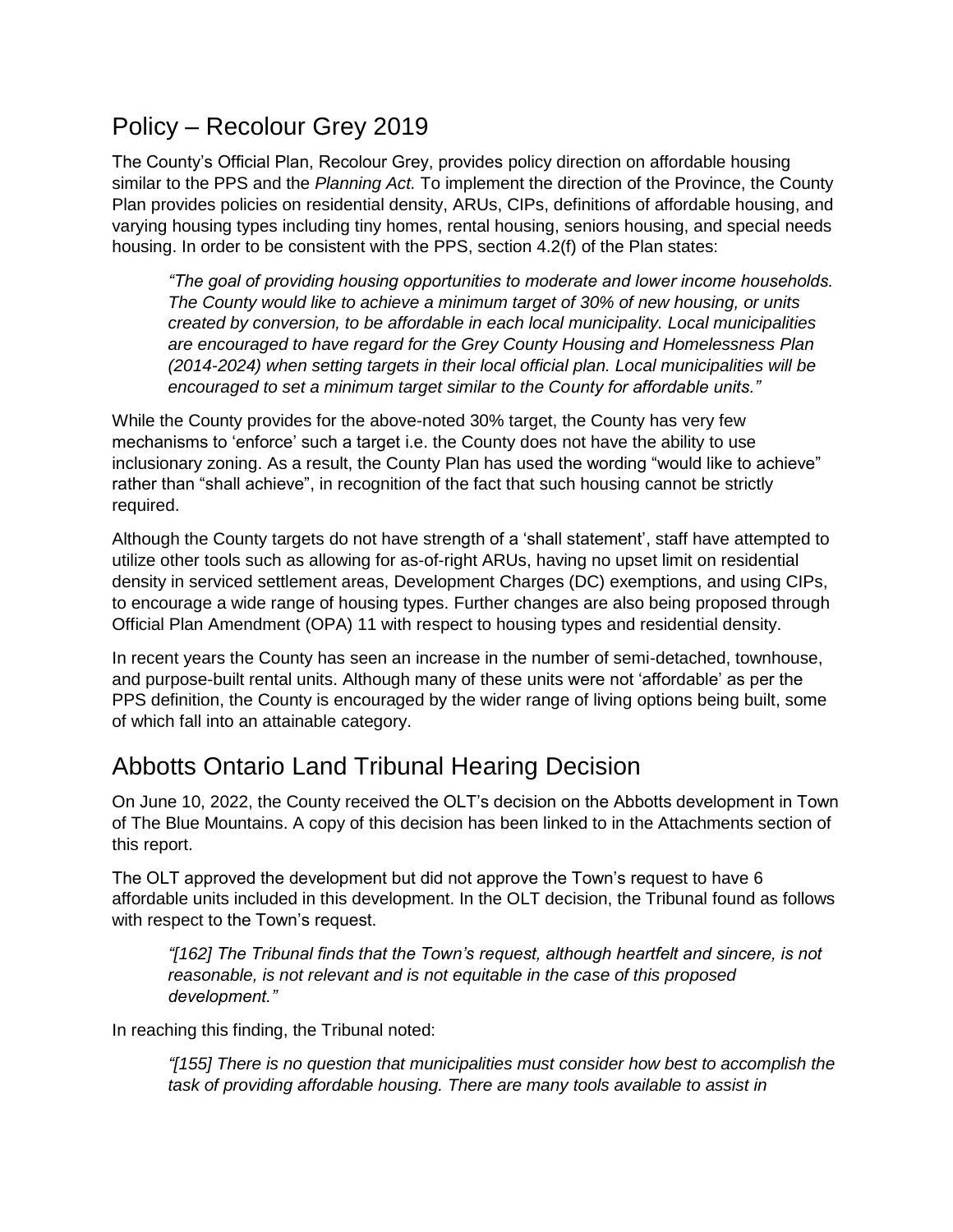*accomplishing this, such as Inclusionary Zoning, incentives and/or the use of Section 37 or Community Benefits provisions.* 

*[156] However, the Town has not provided any tools by which the Tribunal can adjudicate on this matter. In the absence of OP policies providing direction, the Tribunal is not in a lawful position to grant or approve the Town's request.* 

*[157] Subsection 51(25) of the Planning Act states that:* 

*"The approval authority may impose such conditions to the approval of a plan of subdivision as in the opinion of the approval authority are reasonable, having regard to the nature of the development proposed"*

*[158] Not only must the Tribunal consider the test of reasonableness, it must also consider whether the proposed condition is relevant, necessary and equitable.* 

*[159] With respect to reasonableness, there is no policy basis for this request and the Town's OP is silent, therefore the Tribunal does not consider this request reasonable.* 

*[160] With respect to relevancy, the request is not tied to the development or the nature of the subdivision. Unlike servicing requirements which are clearly connected, the issue of affordable housing is a broader community issue and did not arise as a result of this proposal.* 

*[161] With respect to equity, prior planning applications have not been asked to provide affordable housing, and yet this one developer is now being asked to set aside 6 units or 30% for affordable housing."*

County staff would generally concur with the OLT's decision on this matter. Staff respect the fact that the Town, and other municipalities across Ontario, are all looking to increase the amount of affordable housing. Furthermore, staff appreciate that solutions or partial solutions to this matter may require some 'outside the box' thinking. That said, staff are cognizant of the need to operate within the current legislative and policy framework, until such time as the framework changes.

Staff recommend that there be continued discussions with senior level governments with respect to funding, as well as additional legislative tools to empower municipalities to require affordable housing. At the June  $9<sup>th</sup>$ , 2022 County Committee of the Whole meeting, staff were directed to submit a delegation request to the Ministry of Municipal Affairs and Housing to "request for additional tools to support the development of affordable housing." Staff recommend using this report as background to that delegation request. The Abbotts OLT decision can also form a piece of this information, to note the current difficulties with respect to requiring affordable housing.

#### Voluntary Approaches with Respect to Affordable Housing

Through the leadership shown by Grey County and member municipal councils on affordable housing, it further empowers staff to request (but not require) affordable or attainable housing in new developments. To be fair to developers, staff believe that this is best done very early in the development process, ideally at the pre-submission consultation stage. If a developer wishes to consider this request, they can then build it into their plans and development budgets moving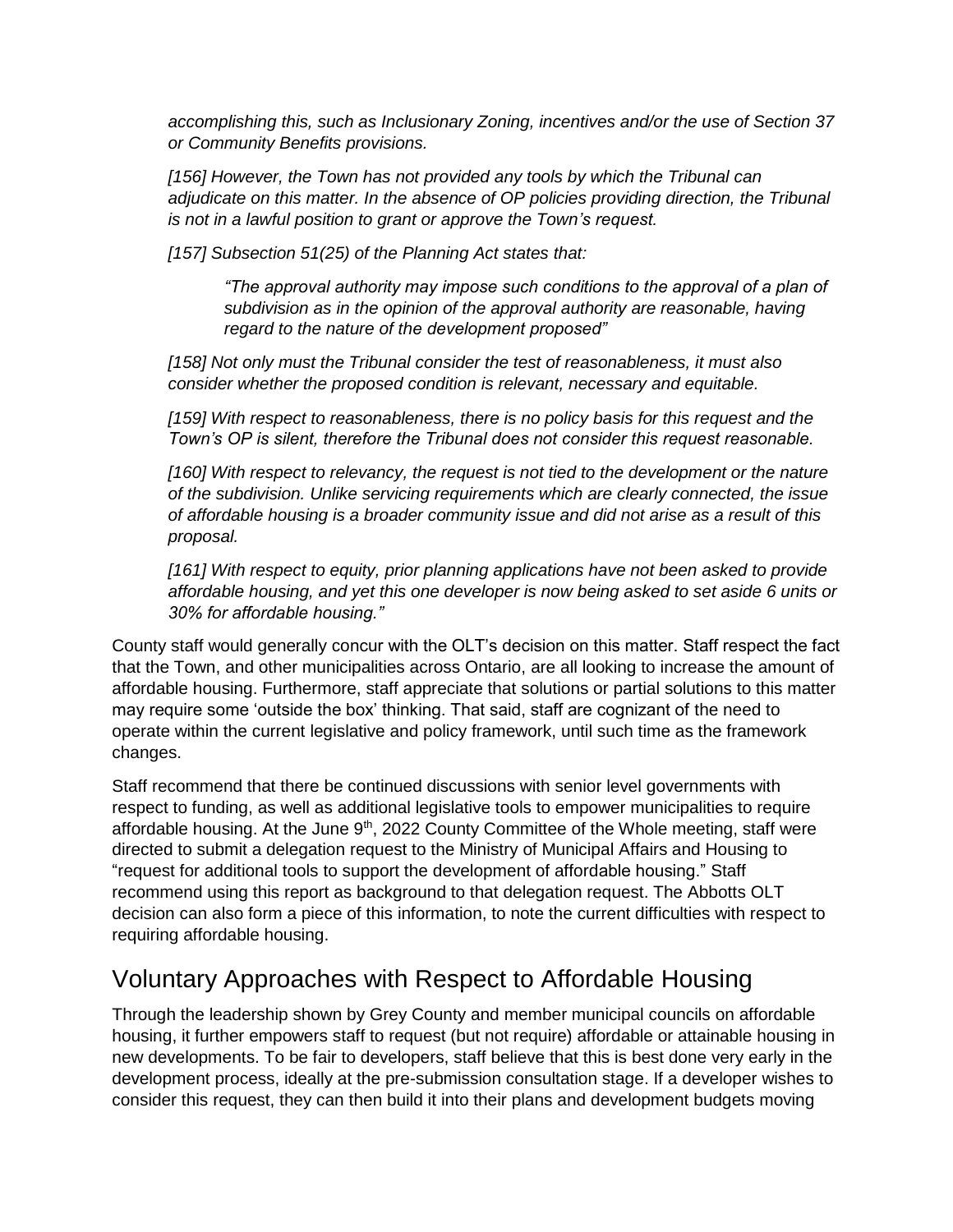forward. Staff are aware that a number of local developers and consultants were watching the Abbotts development with respect to the impacts it could have on their own development applications. The Abbotts file has again 'shone a light' on need for affordable housing, and its importance to municipalities. Recently there have been some developers that have made commitments to municipalities to provide some lower cost residential units as part of their developments. Staff will continue to raise this matter with developers and highlight the priorities that have been set by Grey County and member municipal councils on affordable housing.

## County Leadership on Affordable Housing

County Council has shown great leadership on the affordable housing portfolio. In 2020 the County established an Affordable Housing Taskforce to take action on this topic. Since the first meeting in March of 2020, a number actions have been taken including but not limited to;

- 1. the creation of a Housing Action Plan,
- 2. establishing an Affordable Housing Fund consisting of 1% of the levy,
- 3. investigating using surplus County and Municipal lands for future affordable housing purposes,
- 4. establishing the CIP template and partially funding municipal CIPs,
- 5. providing Development Charges exemptions for purpose-built rentals and not-for-profit housing,
- 6. planning policy updates,
- 7. providing comments on Provincial initiatives and legislation such as Bill 109, and
- 8. constructing a supportive housing development in Owen Sound.

The Attachments section of this report provides links to a number of reports presented to the Affordable Housing Taskforce which provide more detail on the above 8 items.

## Legal and Legislated Requirements

As discussed above.

## Financial and Resource Implications

There are no anticipated financial, staffing or resource considerations associated with this report.

## Relevant Consultation

☒ Internal: Planning, Housing, Legal Services, and CAO

☒ External: Erroll Treslan, Alliance Lawyers

#### Appendices and Attachments

[Abbotts Ontario Land Tribunal Decision](https://docs.grey.ca/share/public?nodeRef=workspace://SpacesStore/c233a971-08a5-49b6-98e5-c54167cabf71)

[Addendum to PDR-AF-01-20 Updated Housing Action Plan and Next Steps](https://council.grey.ca/meeting/getPDFRendition?documentObjectId=c03cf9e1-895e-436f-8809-b65073d867d9)